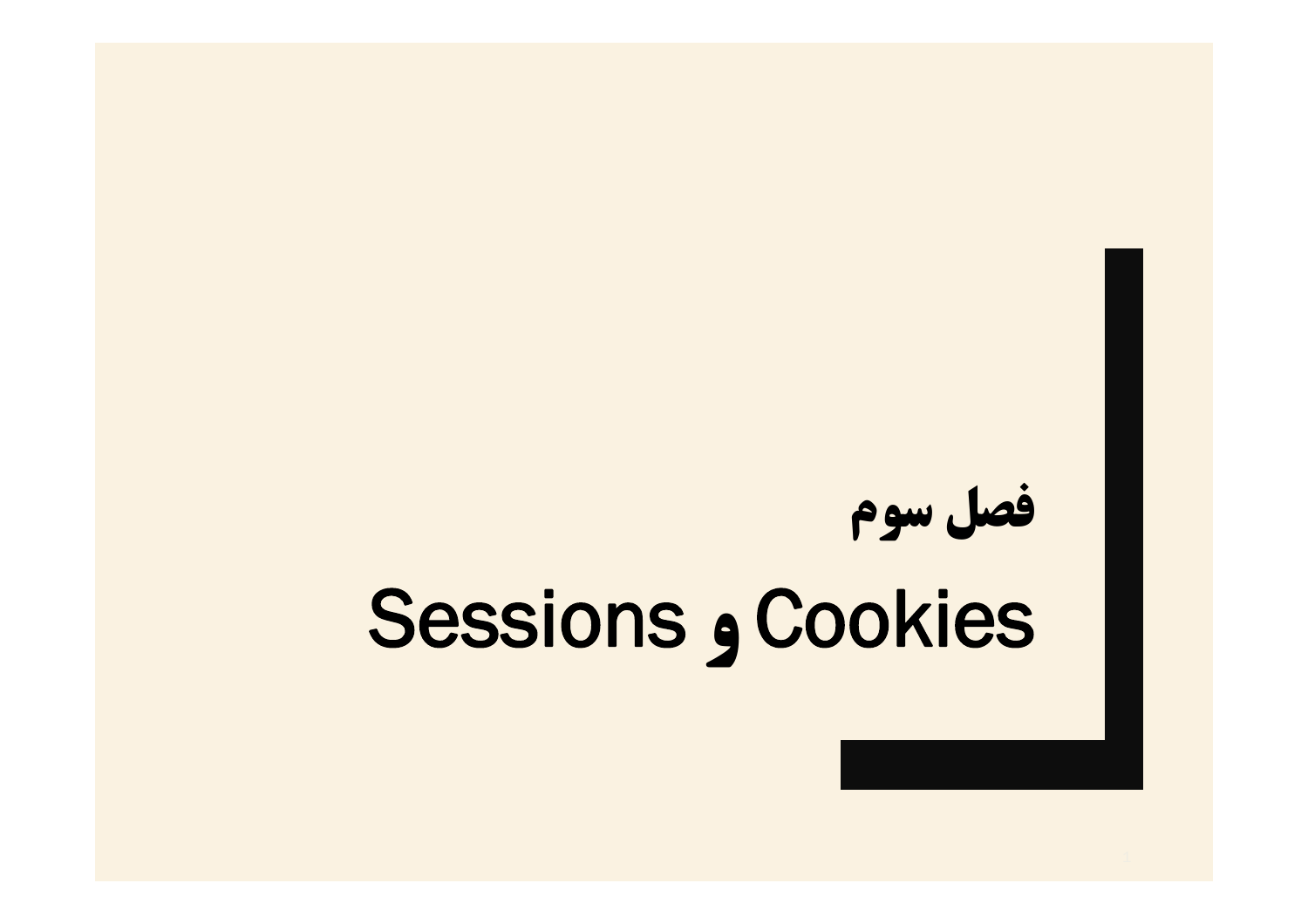# What is a Cookie?

- A cookie is often used to identify a user.
- A cookie is a small file that the server embeds on the user's computer.
- Each time the same computer requests a page with a browser, it will send the cookie too.
- With PHP, you can both create and retrieve cookie values.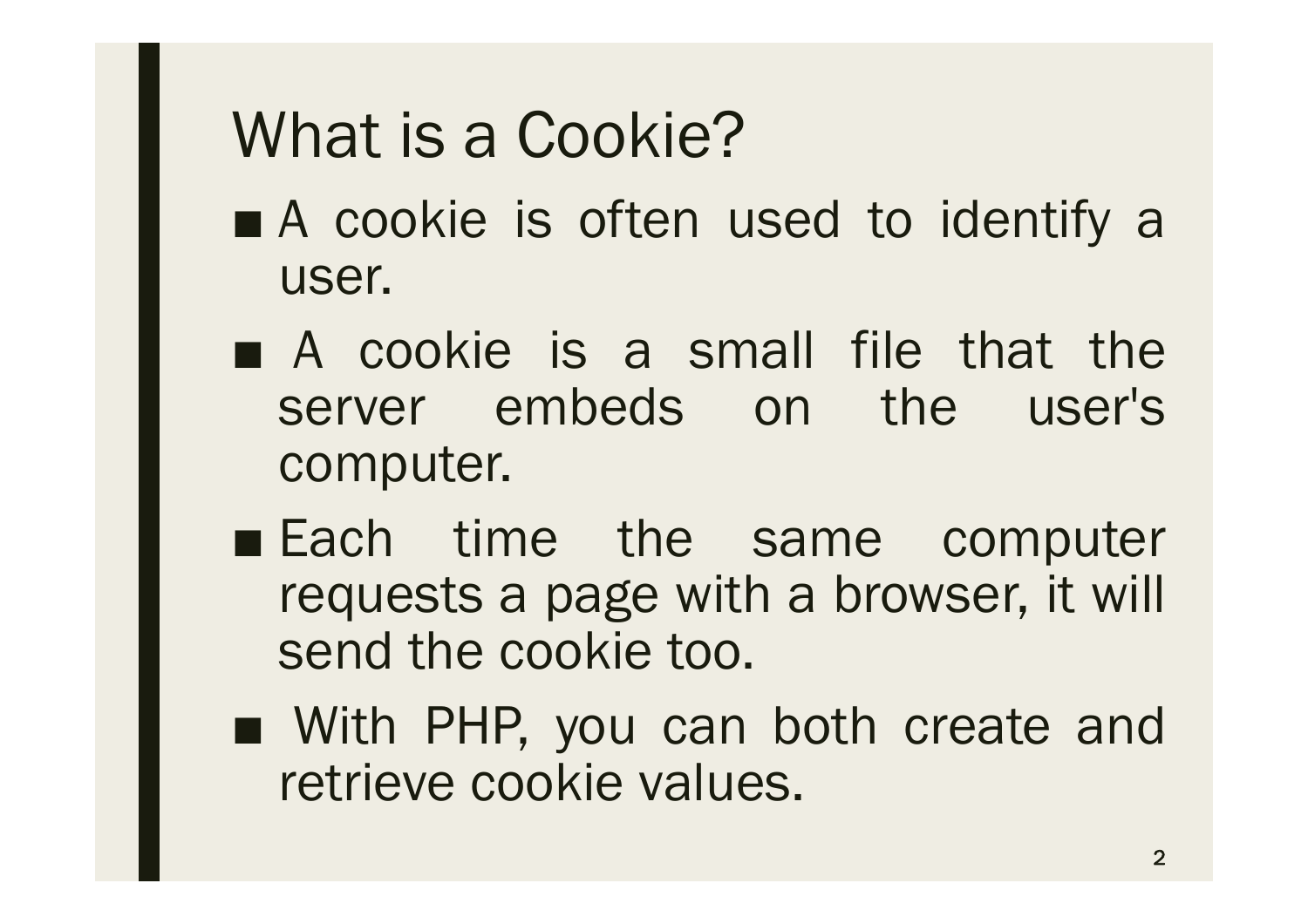#### Create Cookies

- A cookie is created with the setcookie() function.
- Syntax:

setcookie(name, value, expire, path, domain, secure, httponly);

■ Only the name parameter is required. All other parameters are optional.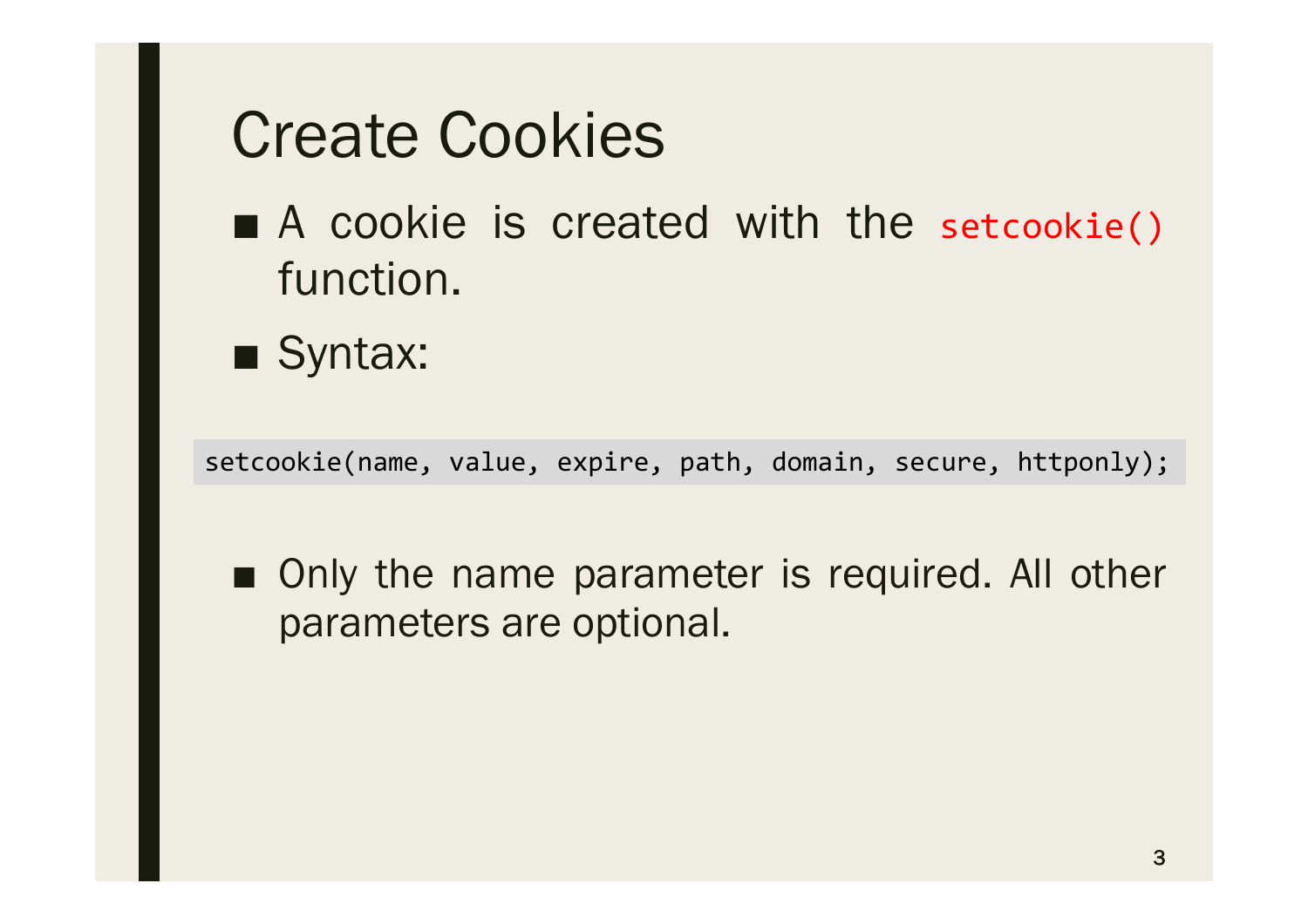# PHP Create/Retrieve a Cookie

- The following example creates a cookie named "user" with the value "John Doe". The cookie will expire after 30 days (86400  $*$  30). The "/" means that the cookie is available in entire website (otherwise, select the directory you prefer).
- We then retrieve the value of the cookie "user" (using the global variable \$\_COOKIE). We also use the isset() function to find out if the cookie is set.
- **A** The setcookie() function must appear BEFORE the <html> tag.
	- The value of the cookie is automatically URLencoded when sending the cookie, and automatically decoded when received (to prevent URLencoding, use setrawcookie() instead).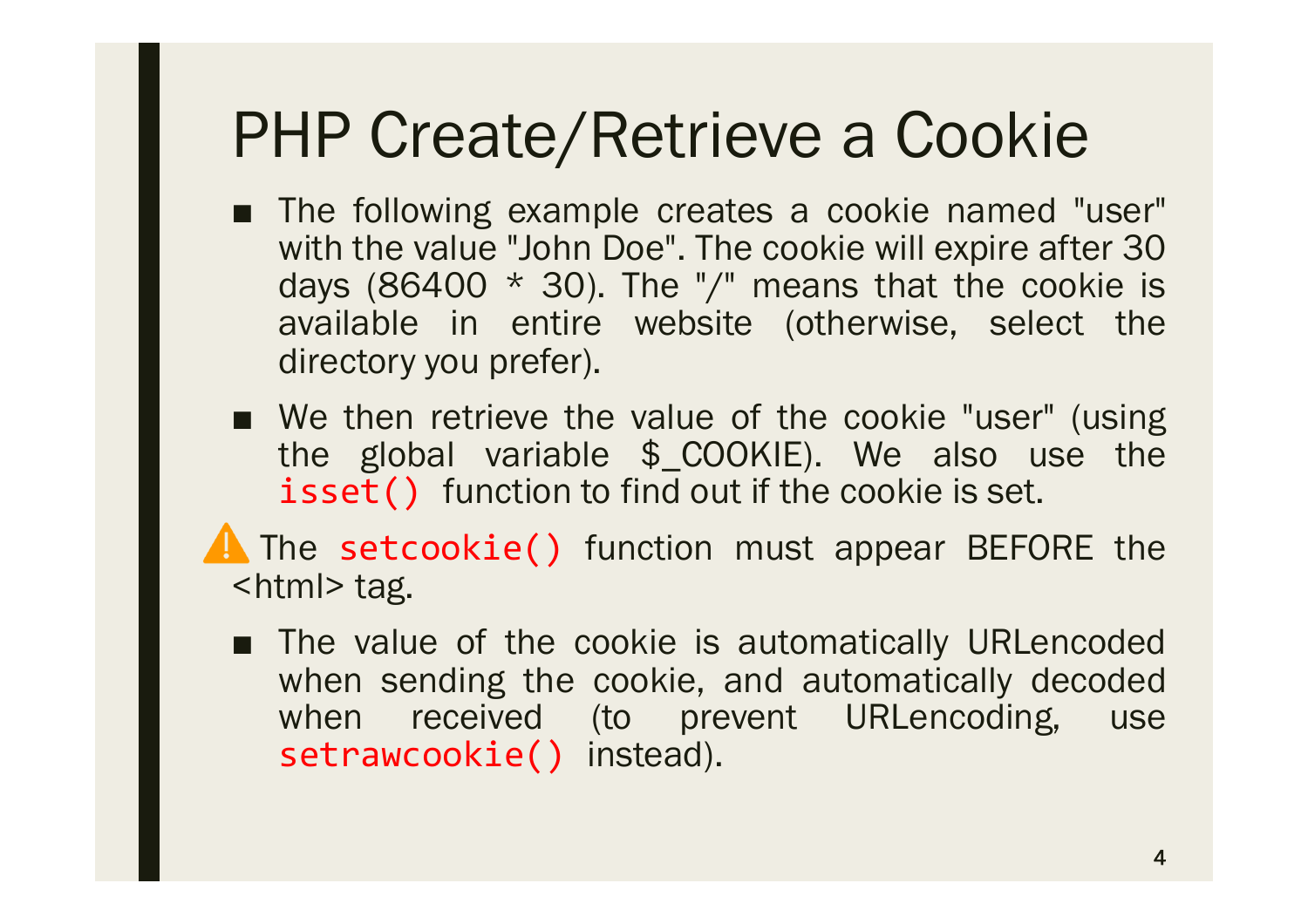#### PHP Create/Retrieve a Cookie

```
<?php
$cookie_name = "user";
$cookie_value = "John Doe";
setcookie($cookie_name, $cookie_value, time() + 
(86400 * 30), "/"); // 86400 = 1 day
?>
<html>
<body>
<?php
if(!isset($_COOKIE[$cookie_name])) {
    echo "Cookie named '" . $cookie_name . "' is not set!";
} else {
    echo "Cookie '" . $cookie_name . "' is set!<br>";
    echo "Value is: " . $_COOKIE[$cookie_name];
}
?>
</body>
</html>
```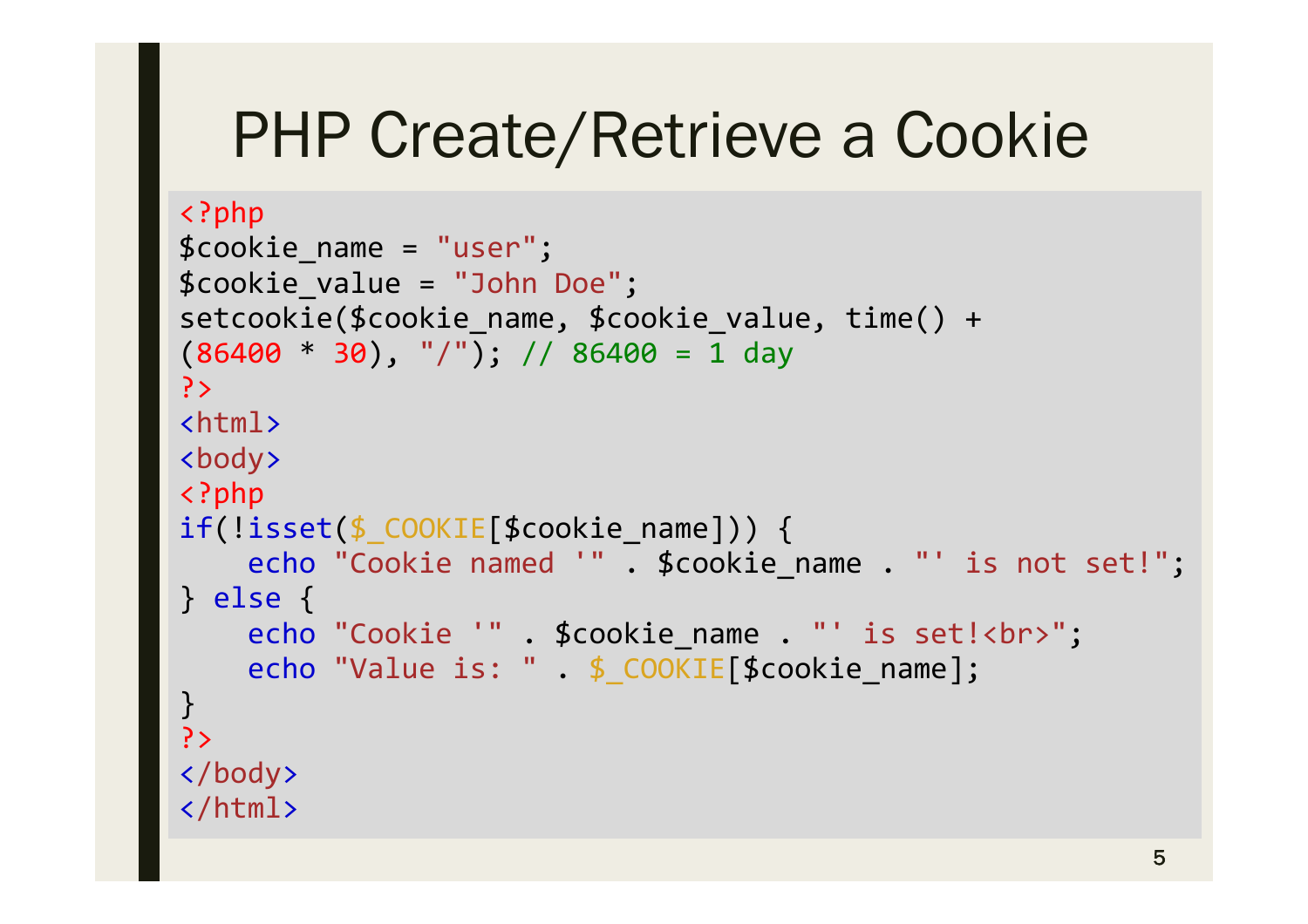# Modify a Cookie Value

■ To modify a cookie, just set (again) the cookie using the setcookie() function:

```
<?php
$cookie_name = "user";
$cookie_value = "Alex Porter";
setcookie($cookie_name, $cookie_value, time() + (86400 * 30), "/");
?>
<html>
<body>
<?php
if(!isset($_COOKIE[$cookie_name])) {
    echo "Cookie named '" . $cookie_name . "' is not set!";
} else {
    echo "Cookie '" . $cookie name . "' is set!<br>";
    echo "Value is: " . $ COOKIE[$cookie name];
}?>
</body>
</html>
```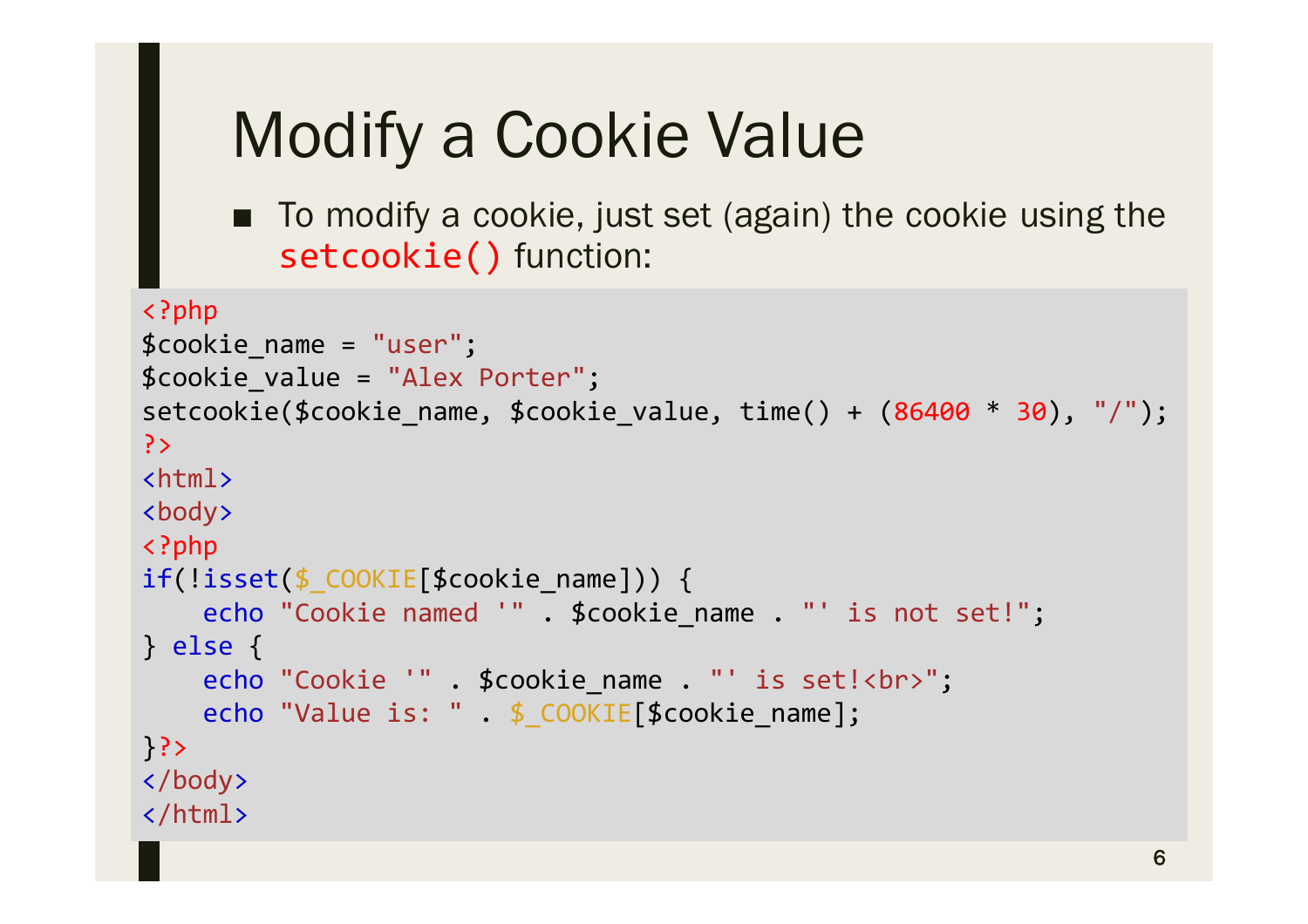#### Delete a Cookie

■ To delete a cookie, use the setcookie() function with an expiration date in the past:

```
<?php
// set the expiration date to one hour ago
setcookie("user", "", time() - 3600);
?>
\langlehtml\rangle<body>
<?php
echo "Cookie 'user' is deleted.";
?>
</body>
</html>
```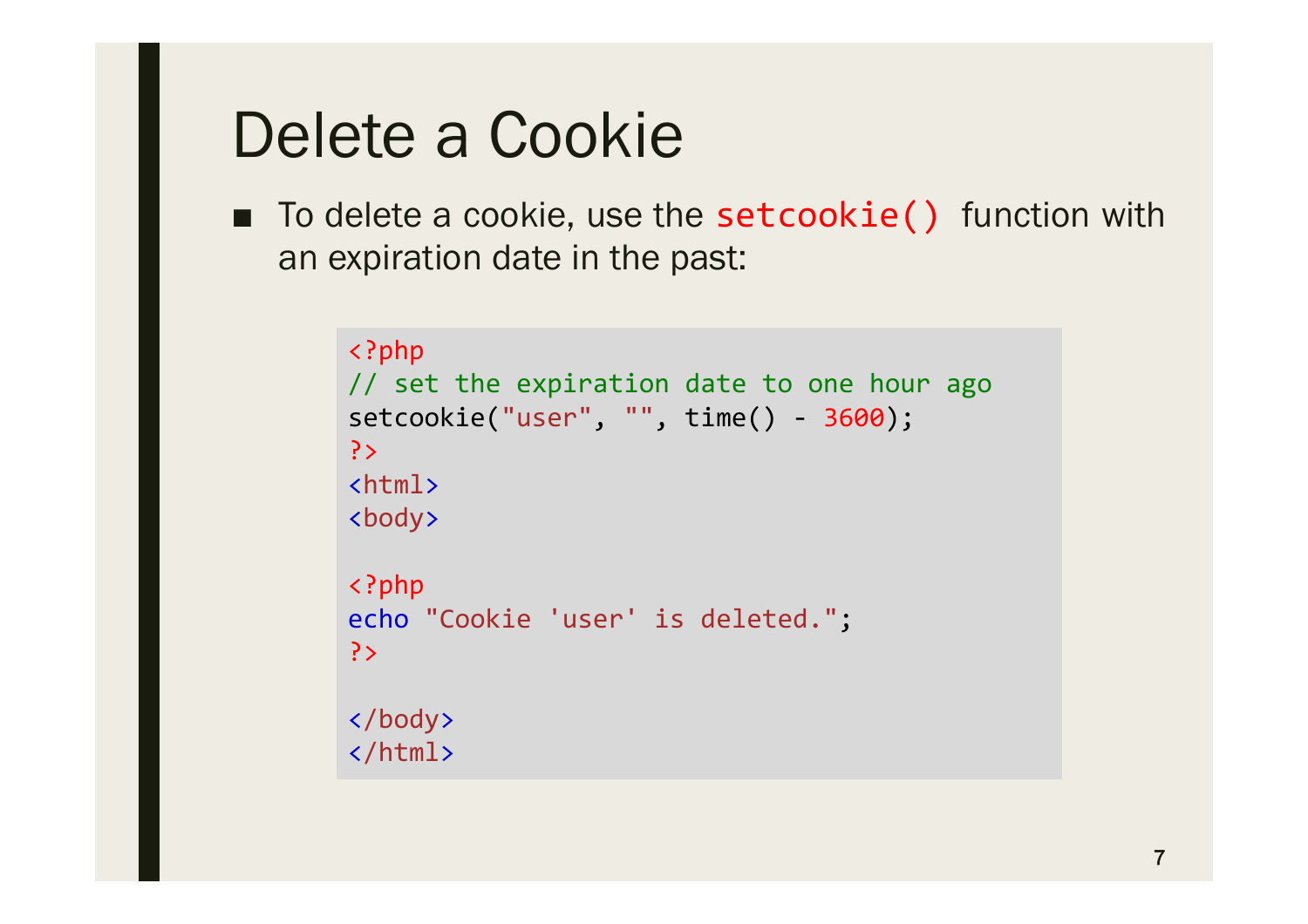# Check if Cookies are Enabled

■ The following example creates a small script that checks whether cookies are enabled. First, try to create a test cookie with the setcookie() function, then count the \$\_COOKIE array variable:

```
<?php
setcookie("test_cookie", "test", time() + 3600, '/');
?>
<html>
<body>
<?php
if(count(<math>\$ COOKIE) > 0) {
    echo "Cookies are enabled.";
} else {
    echo "Cookies are disabled.";
}
?>
</body>
</html>
```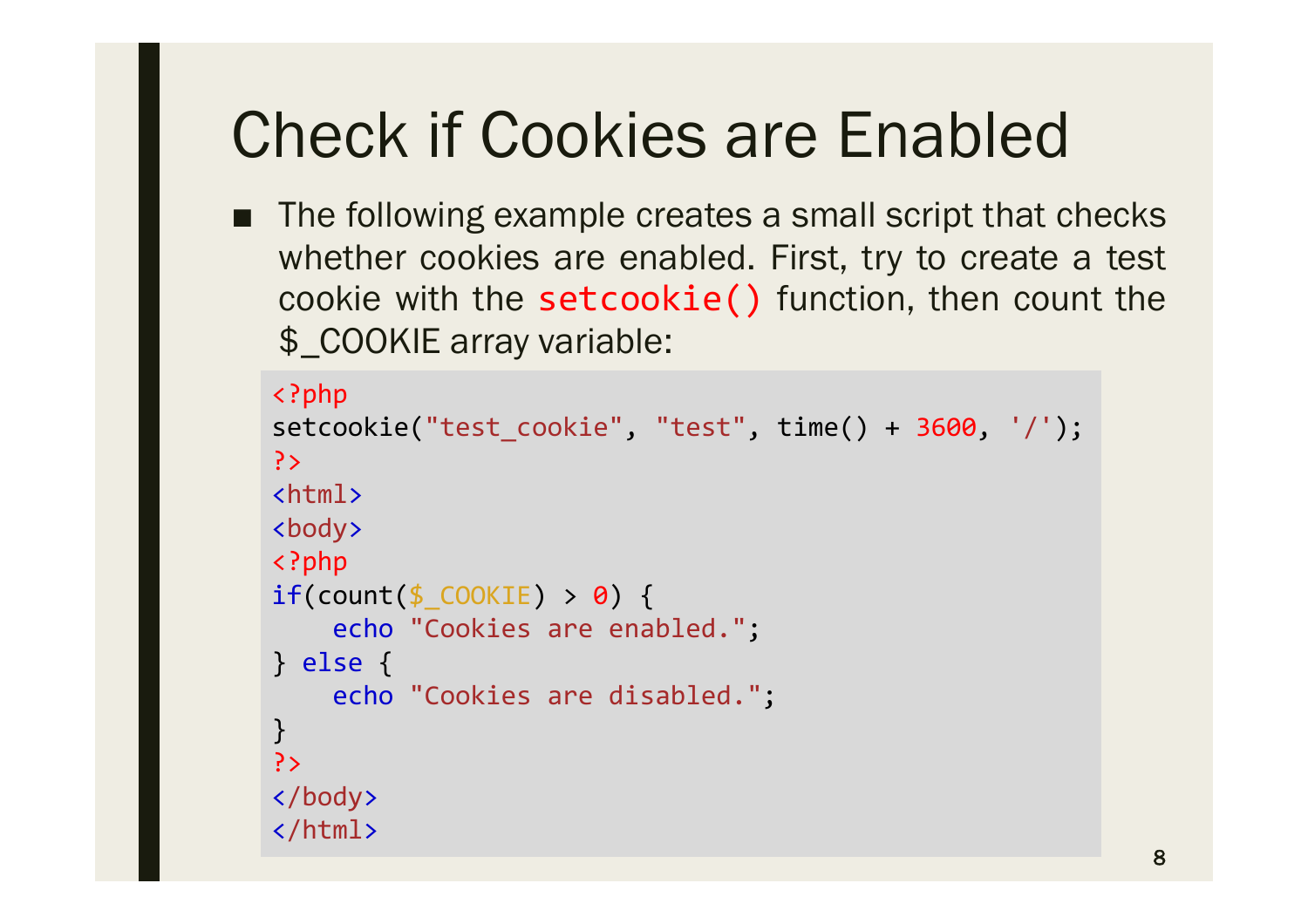#### What is a PHP Session?

- A session is a way to store information (in variables) to be used across multiple pages.
- Unlike a cookie, the information is not stored on the users computer.
- When you work with an application, you open it, do some changes, and then you close it. This is much like a Session. The computer knows who you are. It knows when you start the application and when you end. But on the internet there is one problem: the web server does not know who you are or what you do, because the HTTP address doesn't maintain state.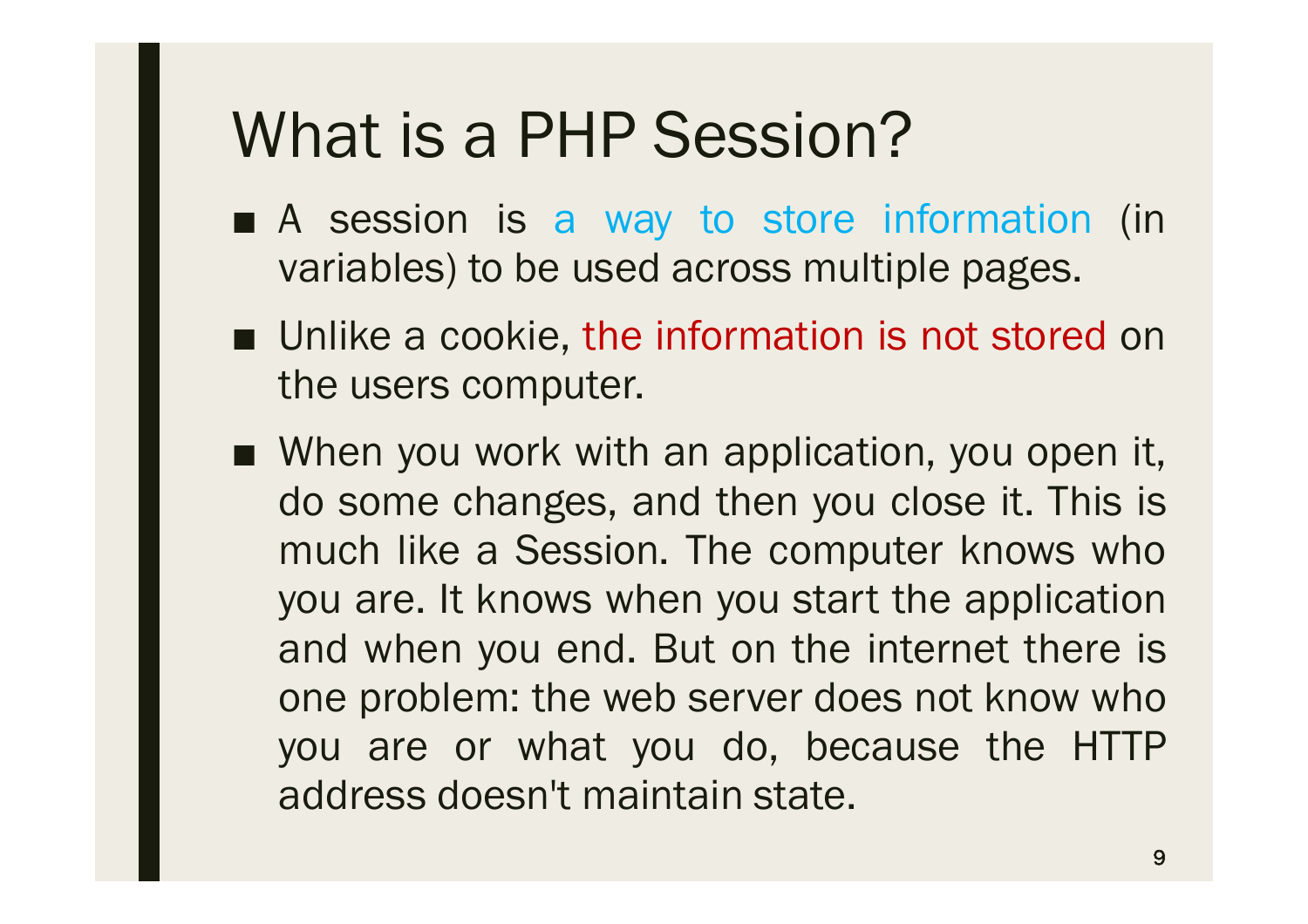## What is a PHP Session?

- Session variables solve this problem by storing user information to be used across multiple pages (e.g. username, favorite color, etc). By default, session variables last until the user closes the browser.
- So; Session variables hold information about one single user, and are available to all pages in one application.

If you need a permanent storage, you may want to store the data in a database.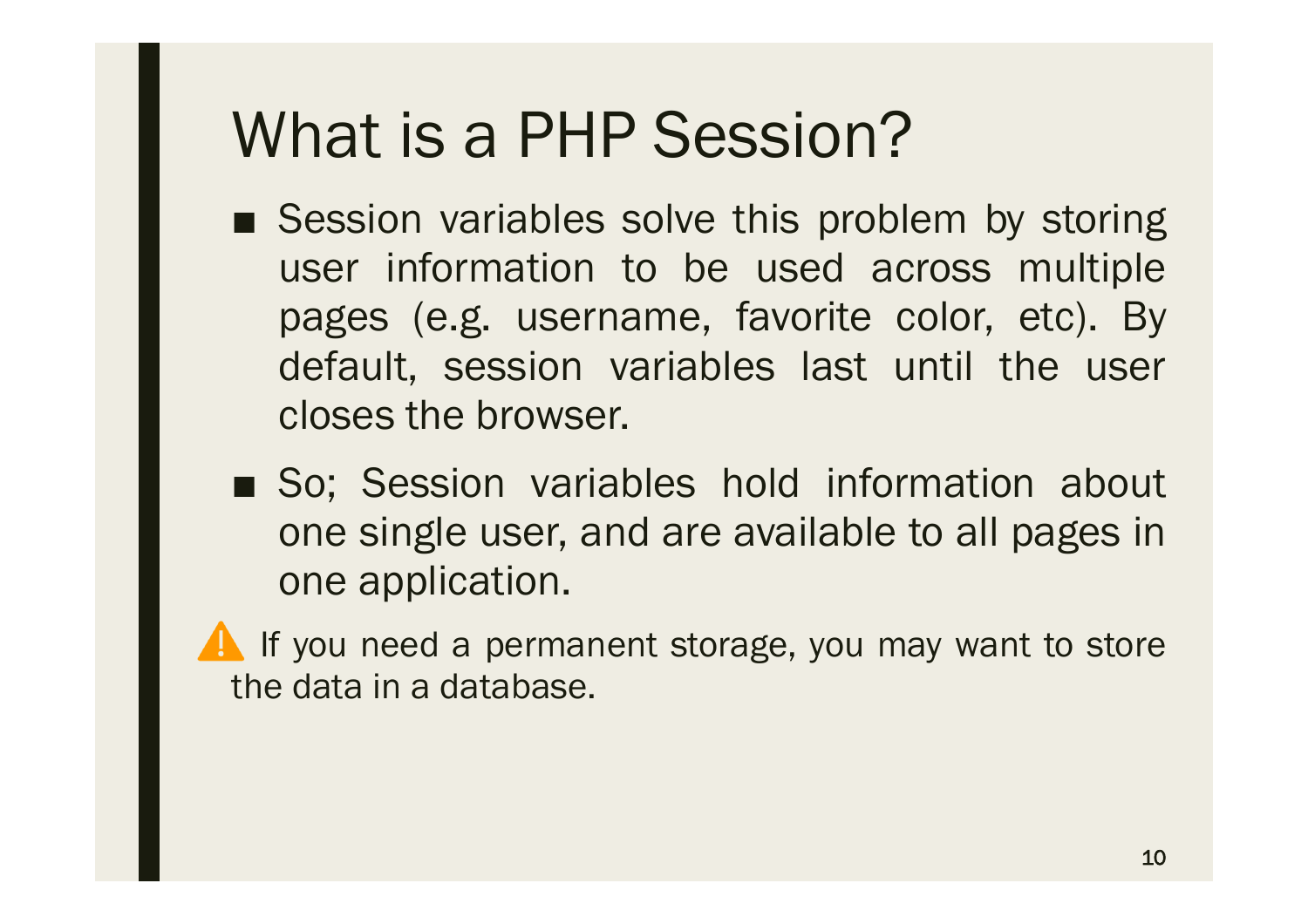#### Start a PHP Session

- A session is started with the session start() function.
- Session variables are set with the PHP global variable: \$\_SESSION.
- Now, let's create a new page called "demo session1.php". In this page, we start a new PHP session and set some session variables: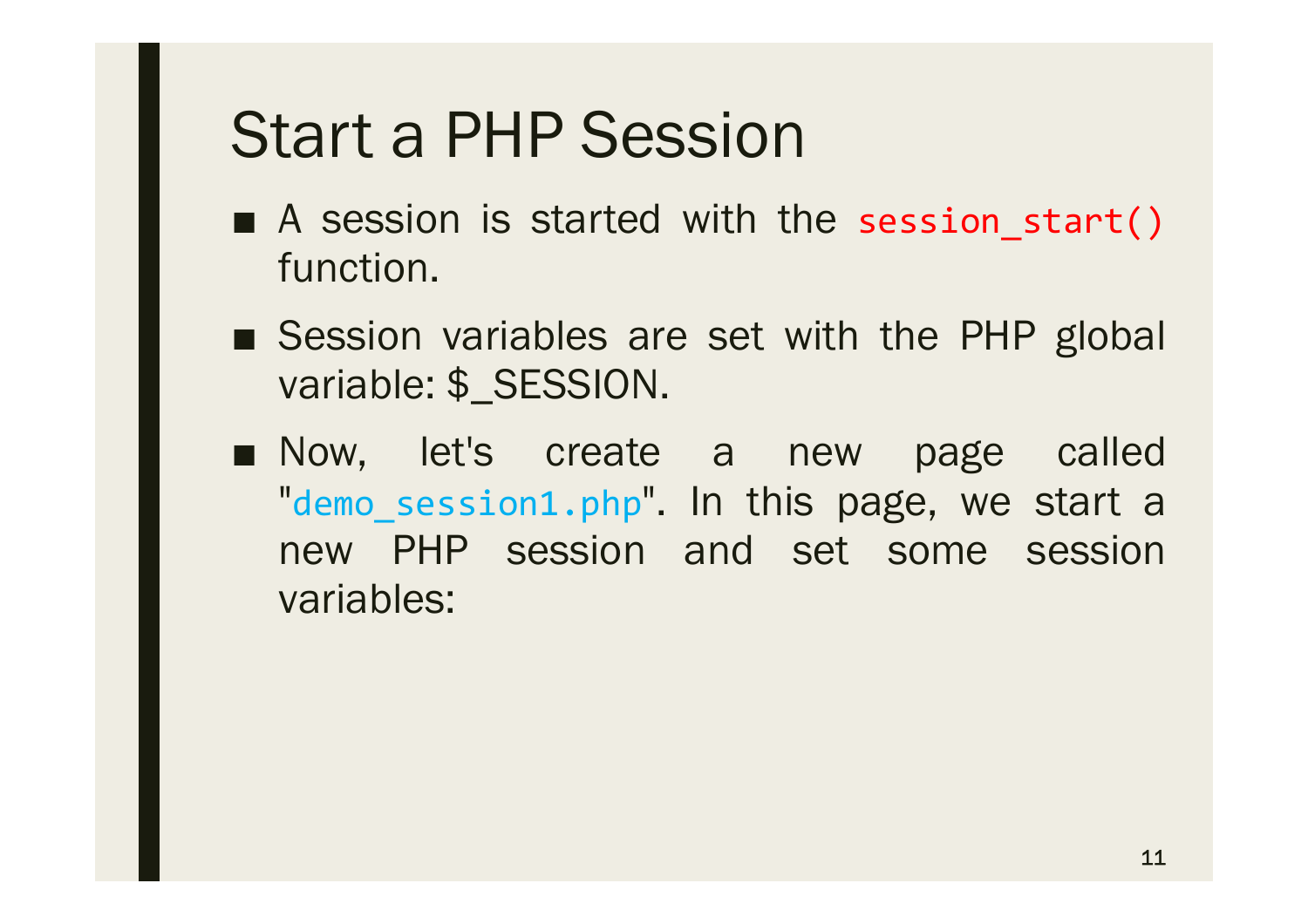## Start a PHP Session

```
<?php
// Start the session
session start();
?>
<!DOCTYPE html>
\left\langle \text{html}\right\rangle<body>
<?php
// Set session variables
$_SESSION["favcolor"] = "green";
$_SESSION["favanimal"] = "cat";
echo "Session variables are set.";
?>
</body>
</html>
```
**The session start()** function must be the very first thing in your document. Before any HTML tags.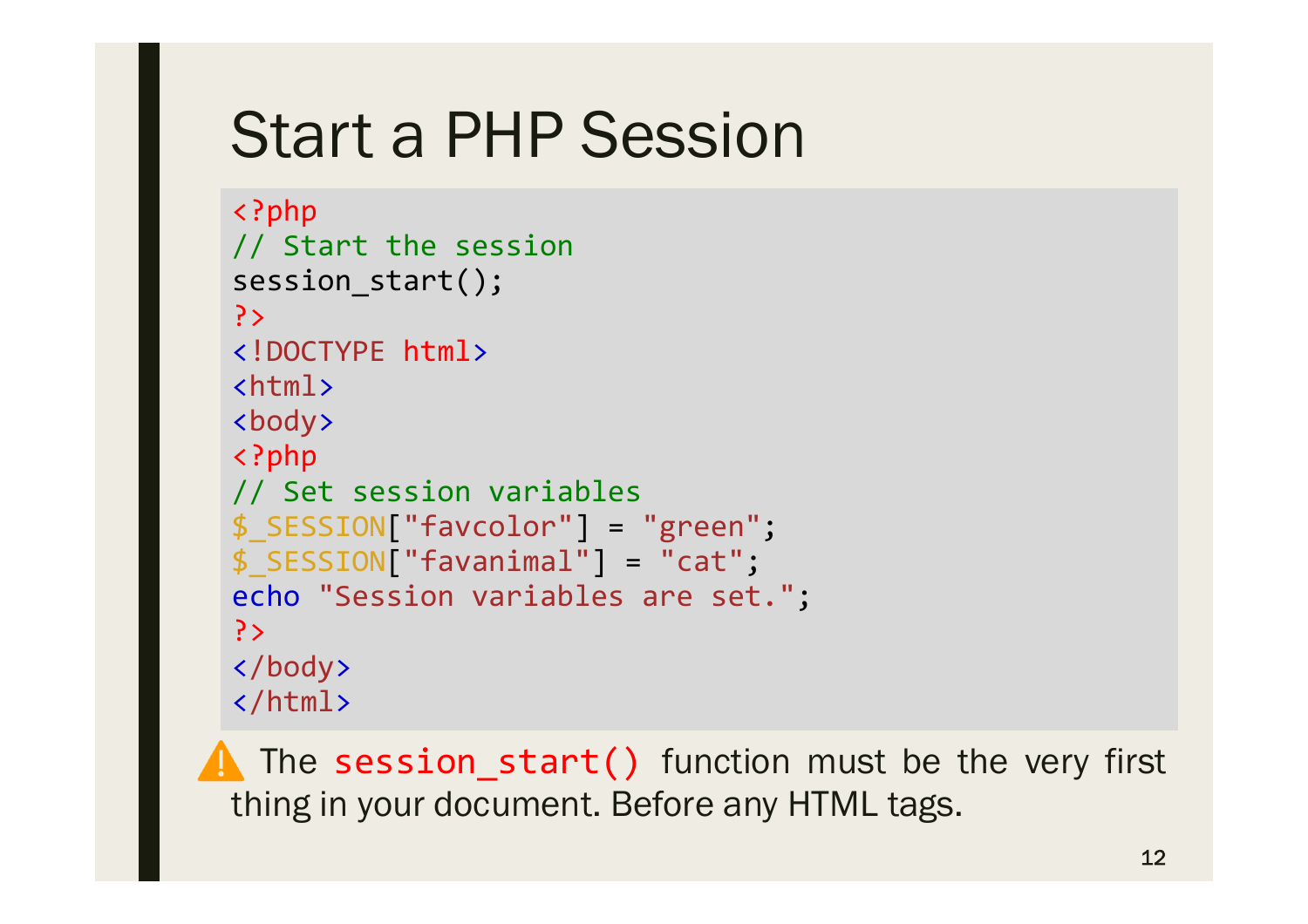#### Get PHP Session Variable Values

- Next, we create another page called "demo session2.php". From this page, we will access the session information we set on the first page ("demo\_session1.php").
- Notice that session variables are not passed individually to each new page, instead they are retrieved from the session we open at the beginning of each page (session\_start()).
- Also notice that all session variable values are stored in the global \$\_SESSION variable: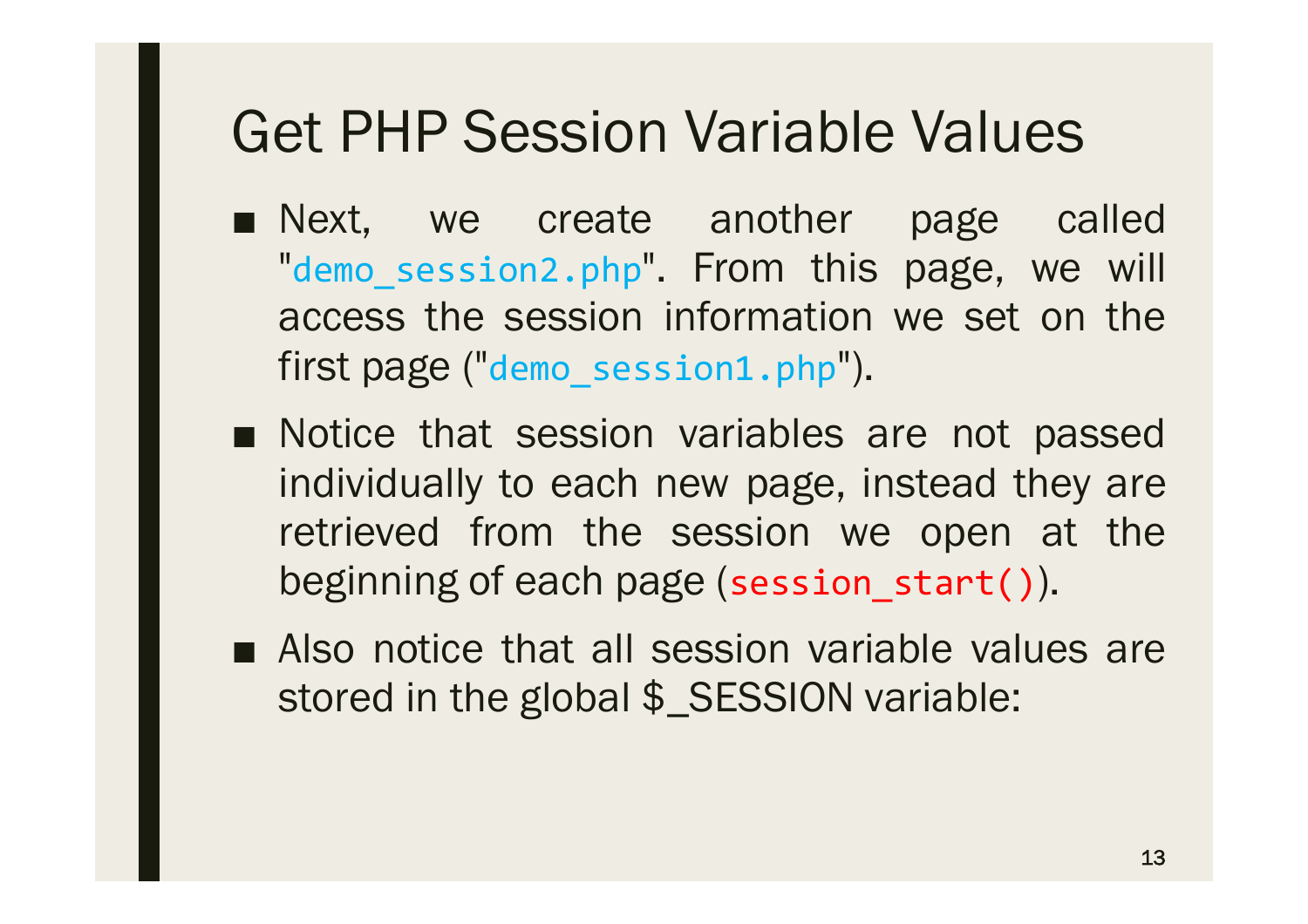#### Get PHP Session Variable Values

```
<?php
session start();
?>
<!DOCTYPE html>
<html>
<body>
<?php
// Echo session variables that were set on previous page
echo "Favorite color is " . $_SESSION["favcolor"] . ".<br>";
echo "Favorite animal is " . $_SESSION["favanimal"] . ".";
?>
</body>
```
</html>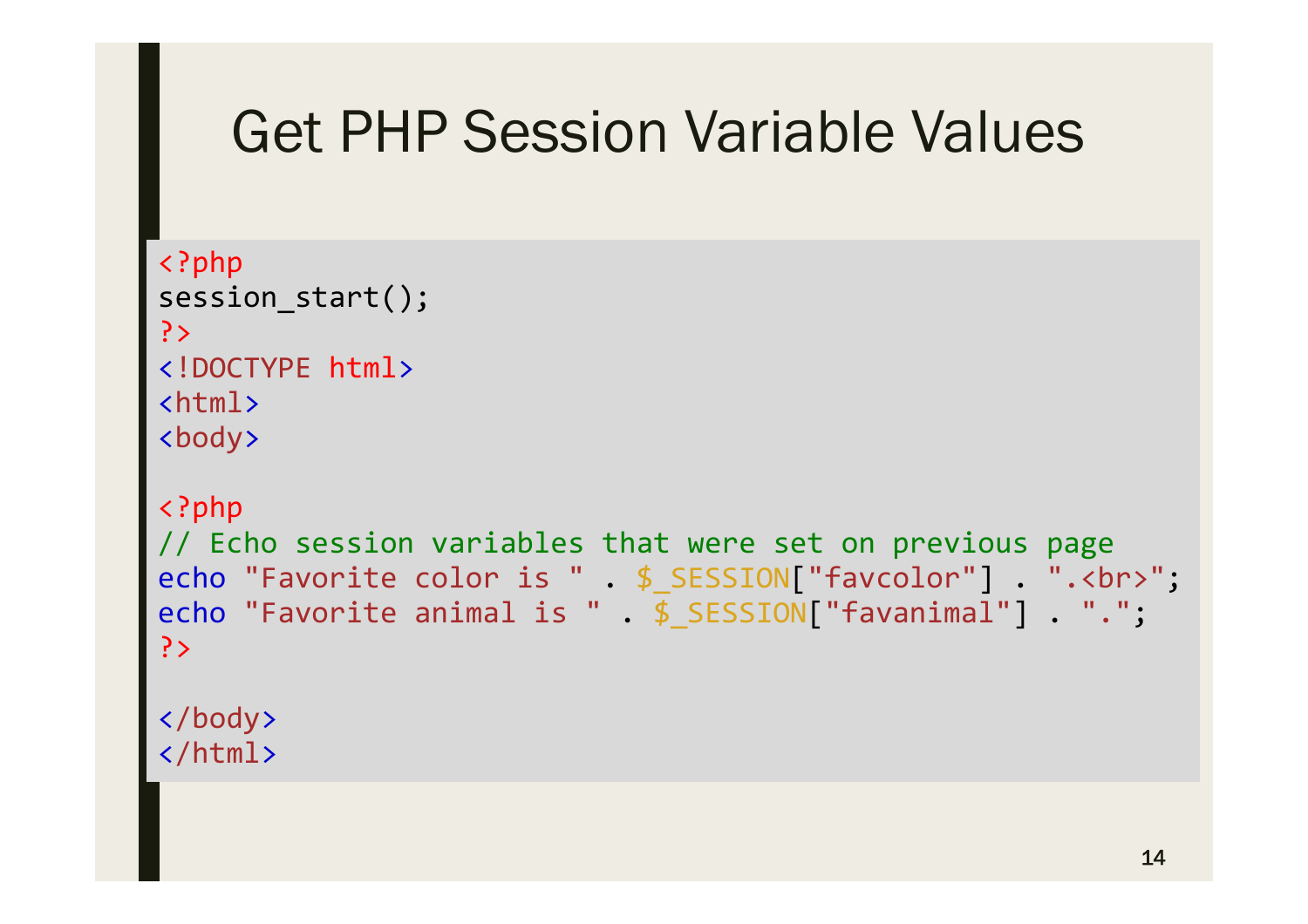#### Get PHP Session Variable Values

■ Another way to show all the session variable values for a user session is to run the following code:

```
<?php
session_start();
?>
<!DOCTYPE html>
<html>
<body>
<?php
print_r($_SESSION);
?>
```
</body> </html>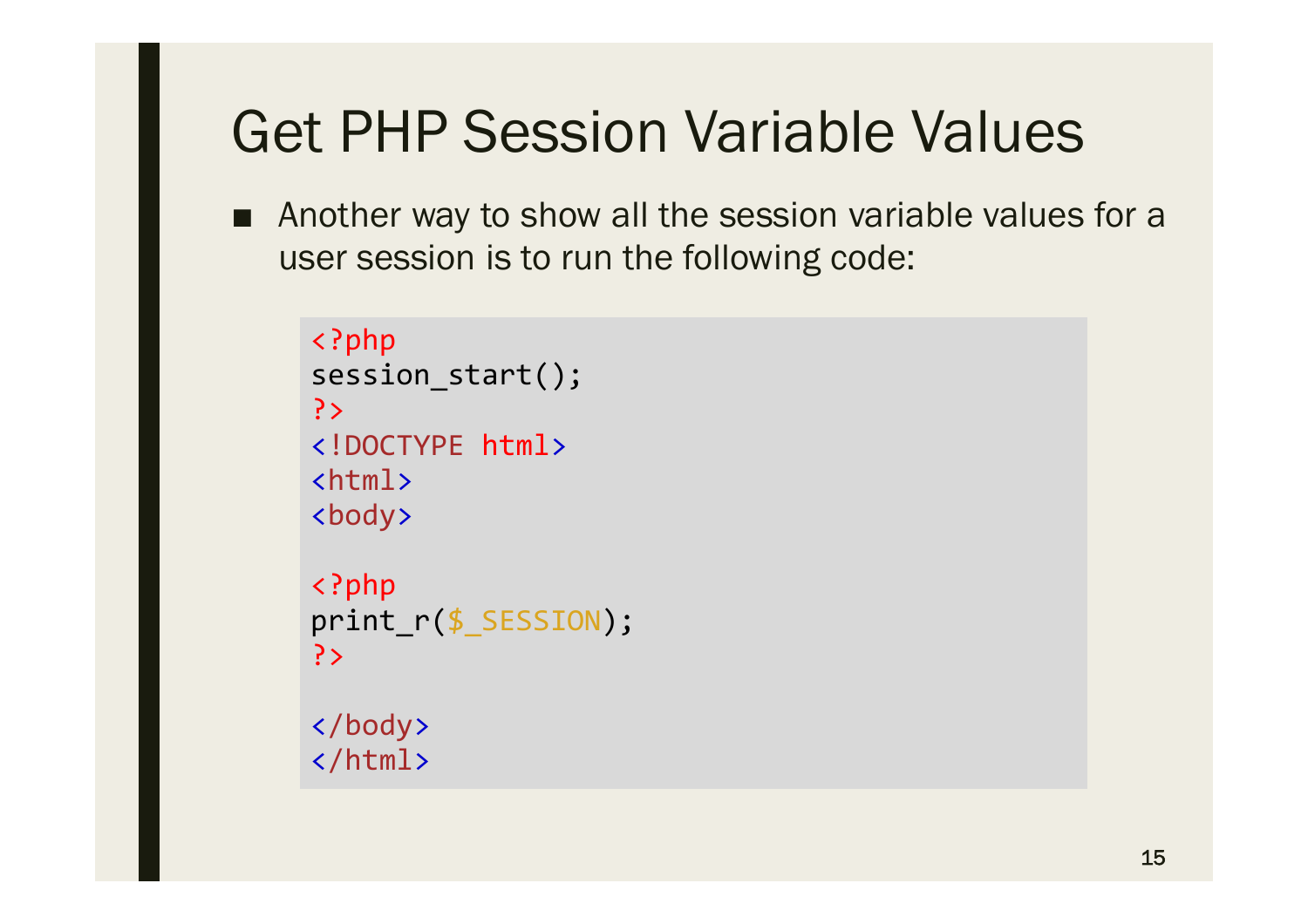# Modify a PHP Session Variable

■ To change a session variable, just overwrite it:

```
<?php
session start();
?<!DOCTYPE html>
<html>
<body>
<?php
// to change a session variable, just overwrite it
```

```
$_SESSION["favcolor"] = "yellow";
print r($ SESSION);
```

```
?>
```
</body> </html>